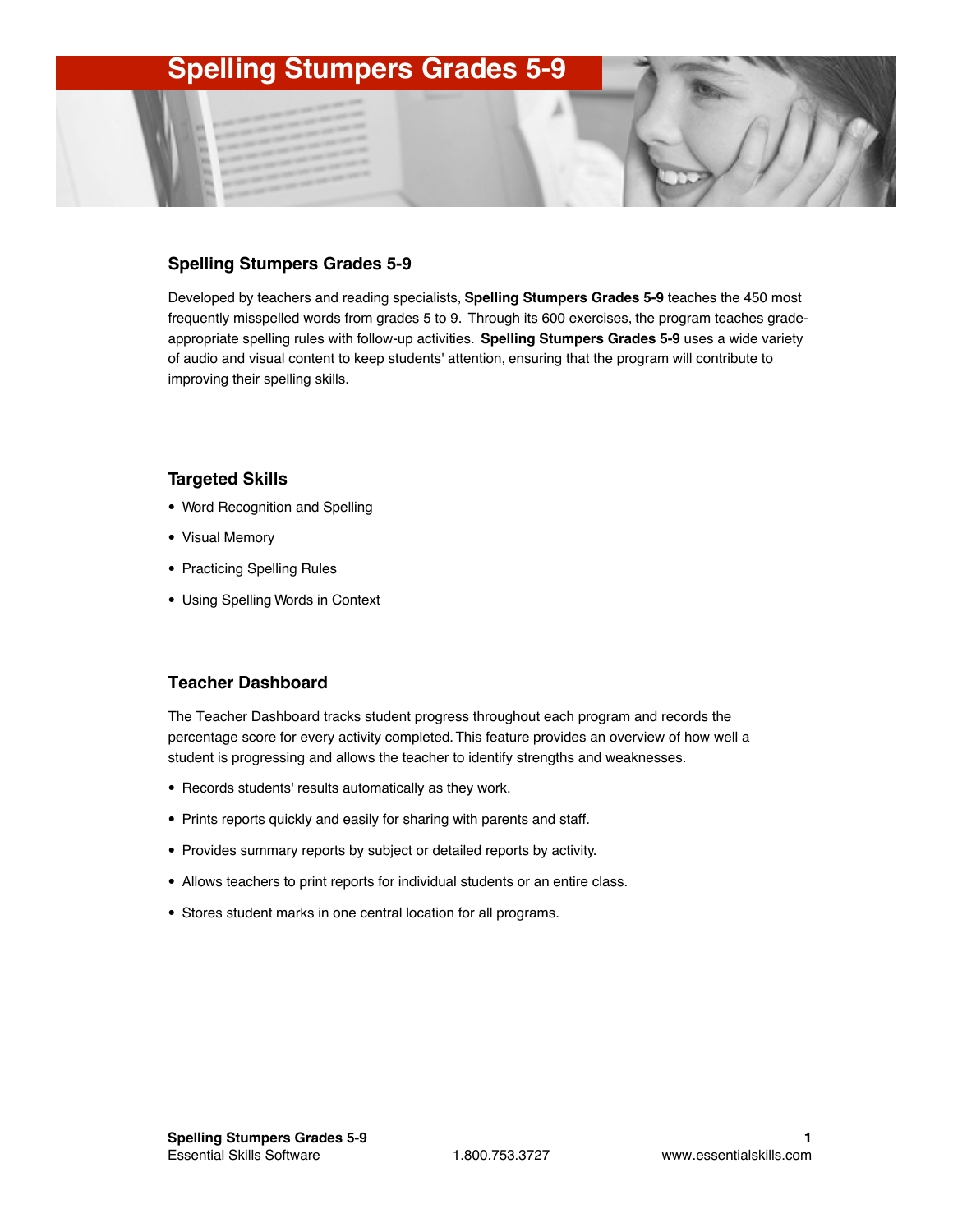### Activity Key - For All Lists of Words

| <b>ACTIVITY NAME</b>                               | <b>INSTRUCTIONS</b>                                                                   |
|----------------------------------------------------|---------------------------------------------------------------------------------------|
| <b>Hear and Match</b>                              | Click on the word you hear then say it.                                               |
| <b>Type Right</b>                                  | Type each word in the list.                                                           |
| <b>Word Shapes I</b>                               | Choose the word that fits into each word shape.                                       |
| <b>Word Shapes II</b>                              | Type the words that fit into their word shape.                                        |
| Comprehension                                      | Find the word that belongs in the given sentence and click on it.                     |
| <b>Word Search</b>                                 | Find the hidden word and click on each letter of the word.                            |
| Concentration                                      | Find the matching words to see a hidden picture.                                      |
| <b>Word Wizard</b>                                 | Click on the letters to uncover the hidden list word.                                 |
| <b>Scrambler</b>                                   | Type or click on the letters in the correct order to unscramble the<br>word you hear. |
| <b>Stomp the Stumpers</b>                          | Choose the correct spelling of the word you hear.                                     |
| <b>What's Missing</b><br>(2 activities)            | Type the word you hear and fill in the missing letters.                               |
| <b>Spelling Bee -</b><br><b>Flashcard Spelling</b> | Type the letter of each word that appears on the screen.                              |
| <b>Spelling Bee -</b><br><b>Spelling Dictation</b> | Type the letters of the word that you hear.                                           |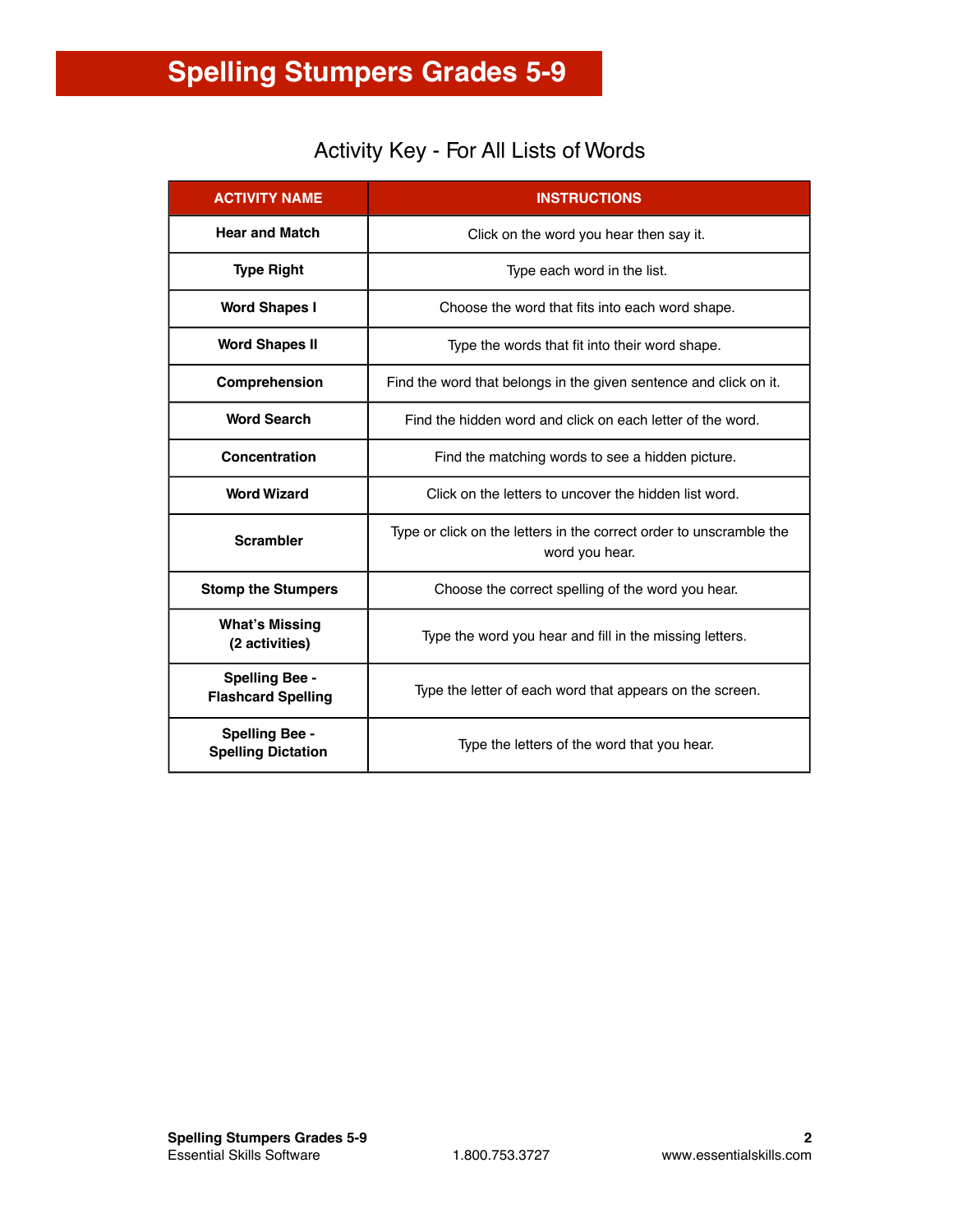### Word Lists

| Level 5       |                                                                                |
|---------------|--------------------------------------------------------------------------------|
| <b>LIST #</b> | <b>WORDS</b>                                                                   |
| 1             | answer, believe, bicycle, address, bought, brought, carrying, awful, argue     |
| $\mathbf{2}$  | cough, certain, caught, control, crowd, cousin, chief, choose, chose           |
| 3             | exciting, enough, discover, different, dairy, doubt, fasten, everybody, dining |
| 4             | guessed, giant, invited, fought, heard, folks, hoping, hurrying, hungry        |
| 5             | nature, noisy, knee, knock, noise, none, minute, listen, pastime               |
| 6             | perhaps, perform, peace, promise, prove, pudding, pleasant, prepare, planned   |
| 7             | rough, scene, safety, scored, reason, remember, quiet, recess, quarter         |
| 8             | sugar, suppose, shopping, shining, soccer, since, special, stretch, stranger   |
| 9             | travel, voice, trouble, thought, there's, surprised, toward, thief, weather    |
| 10            | vacation, wonderful, whether, weren't, weigh, wrote, whose, written            |

#### Level 6

| <b>LIST <math>#</math></b> | <b>WORDS</b>                                                                                 |
|----------------------------|----------------------------------------------------------------------------------------------|
| 1                          | accept, ache, although, all right, allowed, already, against, achieve, annual                |
| $\overline{2}$             | arguing, bowling, attempt, author, awesome, balloon, buried, beginning, awhile               |
| 3                          | bury, capital, circle, complete, decorate, consider, captain, comfortable, dangerous         |
| 4                          | dessert, desert, describe, divided, drowned, easily, either, except, exercise                |
| 5                          | forward, heroes, height, further, expensive, guard, happened, hospital, explain              |
| 6                          | impossible, knowledge, juice, interesting, length, keyboard, knot, karate, laid              |
| 7                          | library, neither, ninety, natural, niece, mirror, loose, meant, lose, marriage               |
| 8                          | poison, personal, omitted, omit, practice, possible, probably, receive, pickle, rhyme        |
| 9                          | serious, straight, similar, separate, sandwich, sense, software, soldier, studying, strength |
| 10                         | succeed, success, totally, surely, taught, terrible, therefore, volleyball, weird, wrapped   |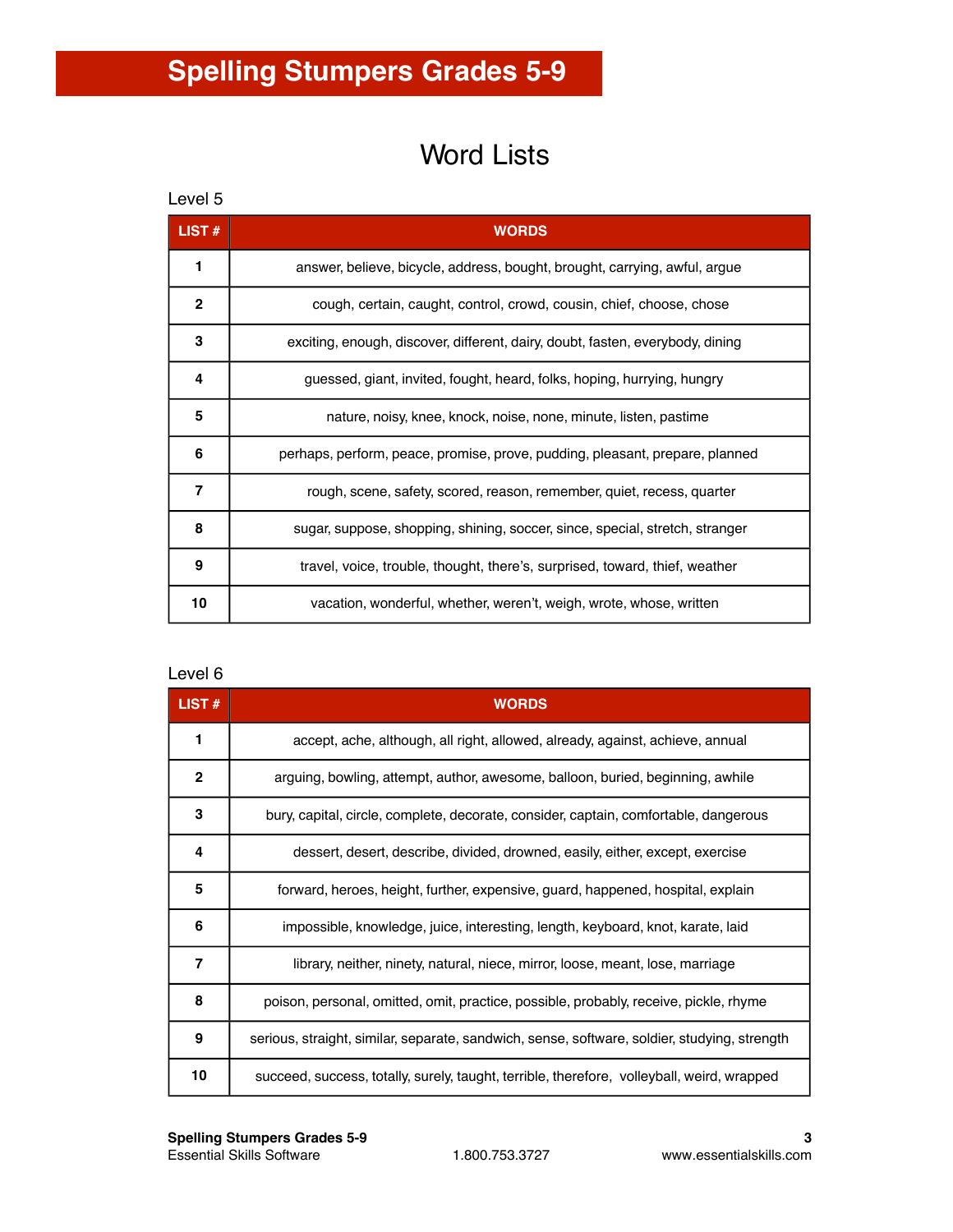| ı<br>:ve<br>. .<br>-<br>. . |  |
|-----------------------------|--|
|-----------------------------|--|

| <b>LIST#</b> | <b>WORDS</b>                                                                                            |
|--------------|---------------------------------------------------------------------------------------------------------|
| 1            | actually, acquire, amusing, ambition, accomplish,<br>accurate, affect, advice, advise                   |
| $\mathbf{2}$ | announce, argument, arithmetic, article, arctic,<br>ancient, banquet, athlete, arrangement              |
| 3            | celebrate, character, business, breathe,<br>ceiling, belief, chocolate, college, benefit                |
| 4            | continuous, conquer, difference, disappear, column,<br>controlled, conscious, definite, develop         |
| 5            | fierce, equipment, effect, disease, finally, experience,<br>excitement, disappoint, excellent           |
| 6            | ignorant, grateful, guilty, fuel, fortunately, foresee,<br>importance, generally, independent, hesitate |
| 7            | occasion, moral, literature, occur, lightning, intelligent,<br>judgment, opinion, monitor, mischief     |
| 8            | relief, physical, profession, ordinary, original,<br>performance, proceed, realize, prefer, practical   |
| 9            | satisfactory, secretary, salary, route, responsible,<br>repetition, religious, science, several         |
| 10           | truly, temperature, stubborn, visible, vegetable,<br>though, surrounded, unusual, system, twelfth       |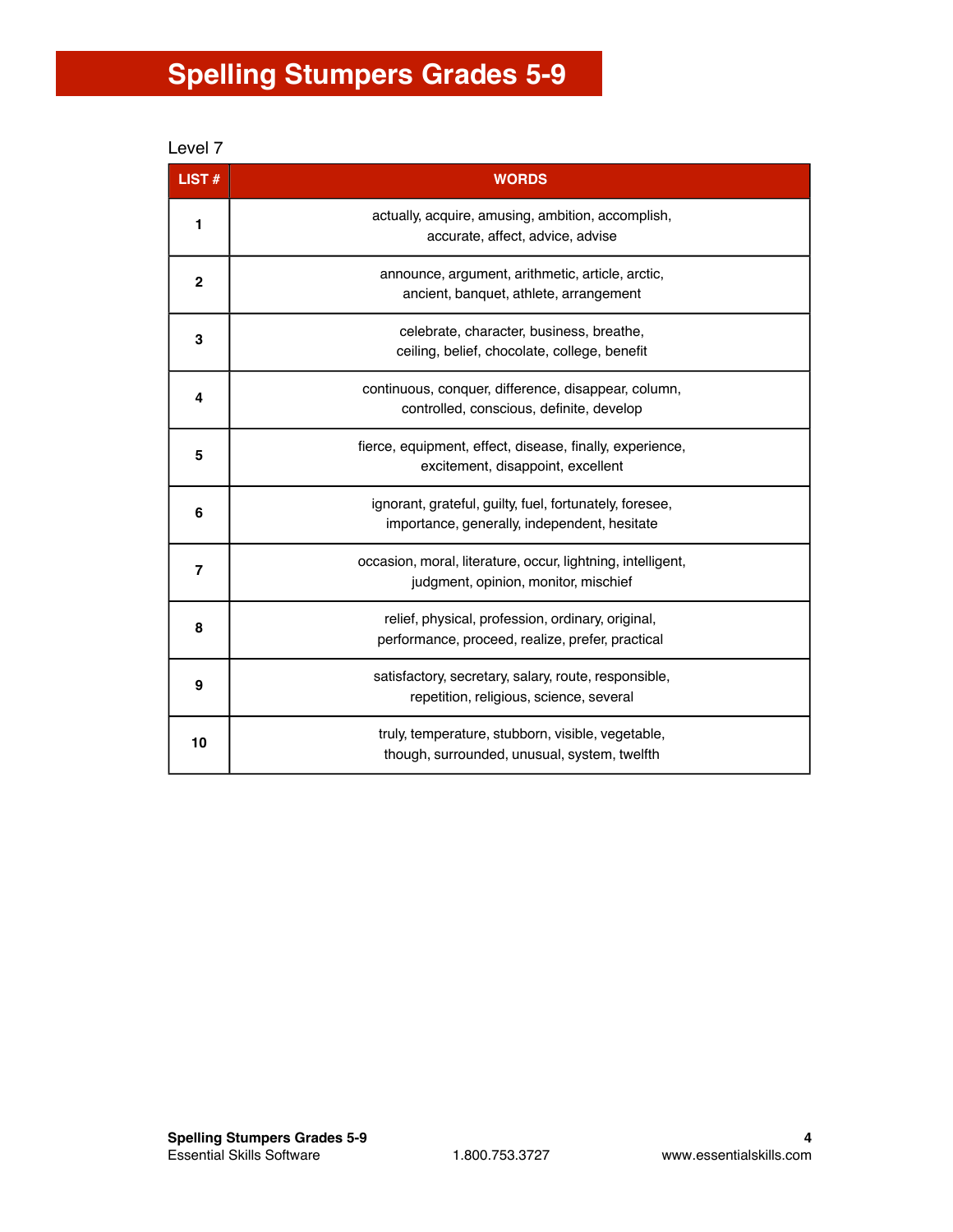Level 8

| <b>LIST#</b>   | <b>WORDS</b>                                                                                                          |
|----------------|-----------------------------------------------------------------------------------------------------------------------|
| 1              | approximately, apparent, appreciate, advertisement, achievement,<br>appropriate, absolutely, appearance, analyze      |
| $\overline{2}$ | bargain, career, calendar, cemetery, category,<br>assistance, athletic, basically, awkward                            |
| 3              | description, dependent, definition, development, consistent,<br>continually, council, defect, decision                |
| 4              | disagreeable, evidently, discussion, eventually, discipline,<br>equipped, environment, especially, encourage          |
| 5              | exhibit, existence, familiar, explanation, extremely,<br>grieve, handkerchief, experiment, government                 |
| 6              | muscle, miniature, innocent, mere, immediately, individual,<br>incredible, humorous, leisure, medicine                |
| 7              | permanent, perceive, parallel, mysterious, particularly, obedience,<br>necessary, opportunity, occasionally, persuade |
| 8              | pursue, possess, possession, preparation, privilege, publicity,<br>quantity, preferred, principal, procedure          |
| 9              | seize, receipt, responsibility, quizzes, recognize,<br>sensible, relieve, ridiculous, sacrifice, recommend            |
| 10             | yield, similar, usually, unnecessary, vacuum, skiing,<br>suggestion, thorough, summary, villain                       |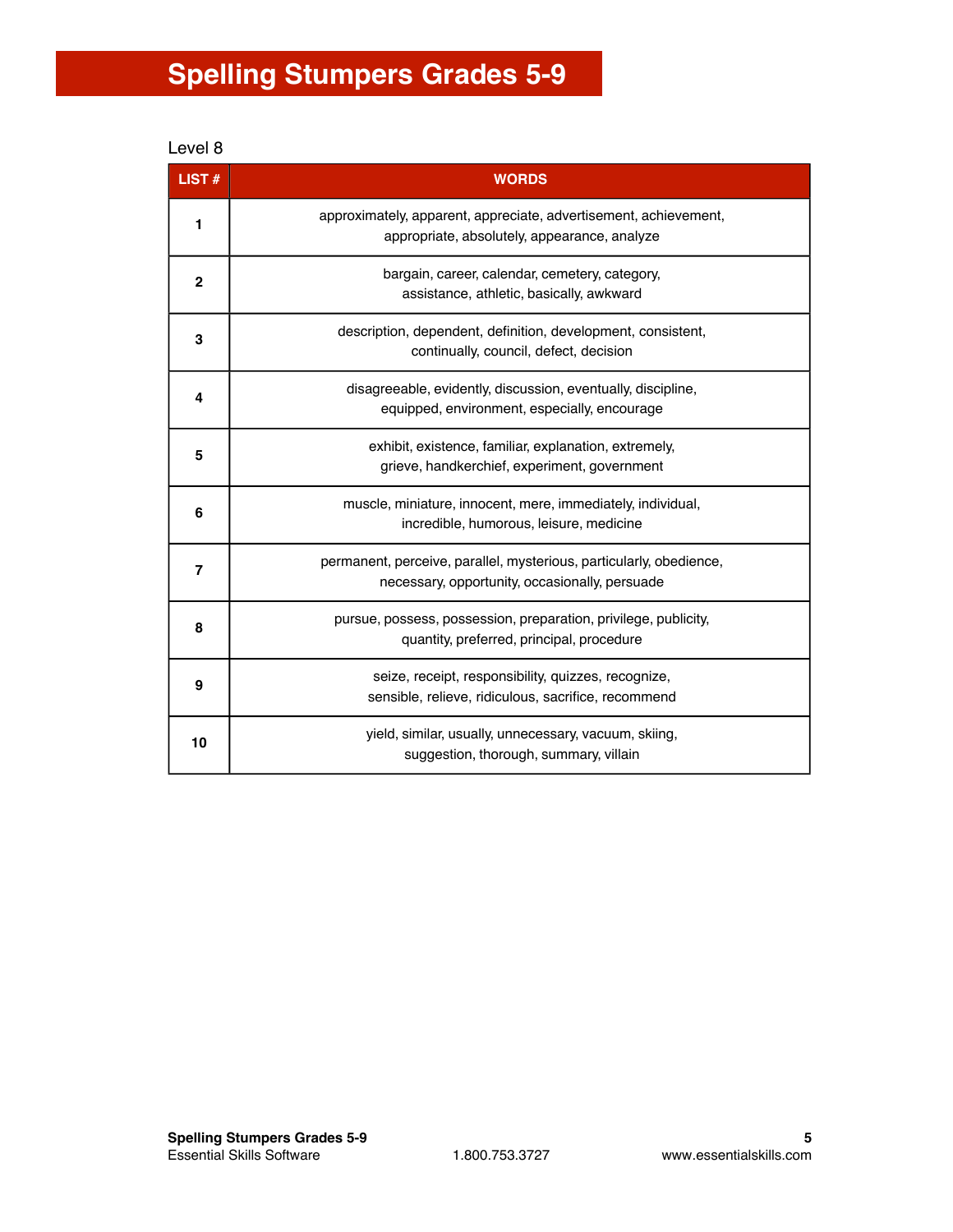Level 9

| LIST#        | <b>WORDS</b>                                                                                                     |
|--------------|------------------------------------------------------------------------------------------------------------------|
| 1            | adolescent, analysis, boundaries, accommodate,<br>anxious, amateur, accidentally, attendance                     |
| $\mathbf{2}$ | comparatively, changeable, chamois, condemn, committee,<br>conscience, brilliant, controversy                    |
| 3            | disappearance, desirable, desperate,<br>courageous, convenient, criticism, democracy,<br><del>criticize</del>    |
| 4            | efficient, extraordinary, exaggerate, embarrass, eliminate,<br>disastrous, encouragement, dissatisfied           |
| 5            | frantically, guarantee, fiery, foreign, harass,<br>hierarchy, fascinate, genuine                                 |
| 6            | maneuver, maintenance, laboratory, mischievous, manufacture,<br>influential, loneliness, imaginary, incidentally |
| 7            | occurrence, permissible, obstacle, occurred, noticeable,<br>optimistic, official, misspell, peculiar             |
| 8            | politician, prominent, principle, pursuit, prejudice,<br>perseverance, precede, possibility, practically         |
| 9            | questionnaire, schedule, reference, representative, recommendation,<br>specimen, rhythm, restaurant, resistance  |
| 10           | tendency, transferred, technique, stationary, valuable,<br>vague, undoubtedly, substantial, unanimous            |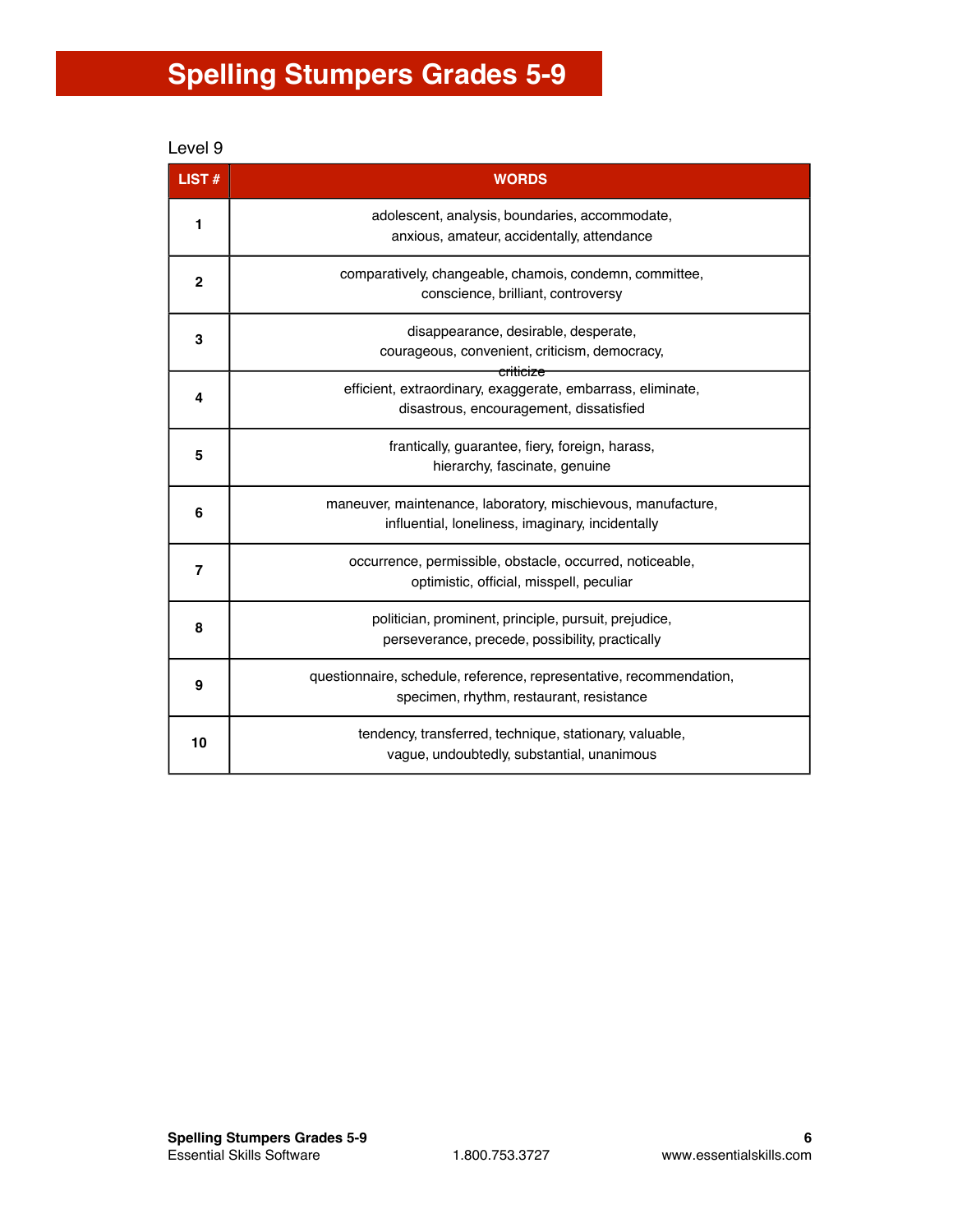### Levels 5 to 6 Rules

| <b>RULE NAME</b>                     | <b>RULE</b>                                                                                                                                                                                                    |
|--------------------------------------|----------------------------------------------------------------------------------------------------------------------------------------------------------------------------------------------------------------|
| I Before E Can't Fool Me!            | I comes before e except after c.                                                                                                                                                                               |
| Two for One                          | Most nouns add the letter s to make the word plural<br>nouns that end in ch, sh, x, z use es to form the plural.                                                                                               |
| F-f-frustrating!                     | To form plural for nouns ending in f, fe, or If, change the f to t<br>and add es.                                                                                                                              |
| A Little Bit Goes a Long Way         | A prefix is a word part added to the beginning of a word.<br>While it changes the meaning of the word, it does not change<br>the spelling of the base word                                                     |
| <b>The Never Ending Suffix</b>       | A suffix is a word part added to the end of a word to change its<br>meaning. Suffixes can often be added to words without<br>changing the spelling of the base word.                                           |
| <b>Beware of the Double Trouble!</b> | If a one or two syllable word ends with one vowel followed by<br>one consonant, then double the final consonant before adding<br>a suffix that begins with a vowel such as ing, ed, er, est or y.              |
| Don't Double Up!                     | If a word ends in two vowels and one consonant, don't double<br>the consonant before adding a suffix. If a word ends in one<br>vowel and two consonants, don't double the consonant before<br>adding a suffix. |
| Can't Spell Without Ya!              | Keep the final e when adding a suffix that begins with a<br>consonant such as ful, ly, or ment.                                                                                                                |
| E-e-enough!                          | Drop the final e when adding suffixes that begin with a vowel<br>such as ed, ing, er, able, or ous.                                                                                                            |
| Y Worry?                             | When adding the last two letters are a vowel and y, keep the y<br>when adding an ending.                                                                                                                       |
| See Y Change!                        | If a word ends in a consonant and y, change the y to i, then add<br>a suffix such as es, ed, er, ly, ness or ful. Always keep the final<br>y when adding ing.                                                  |